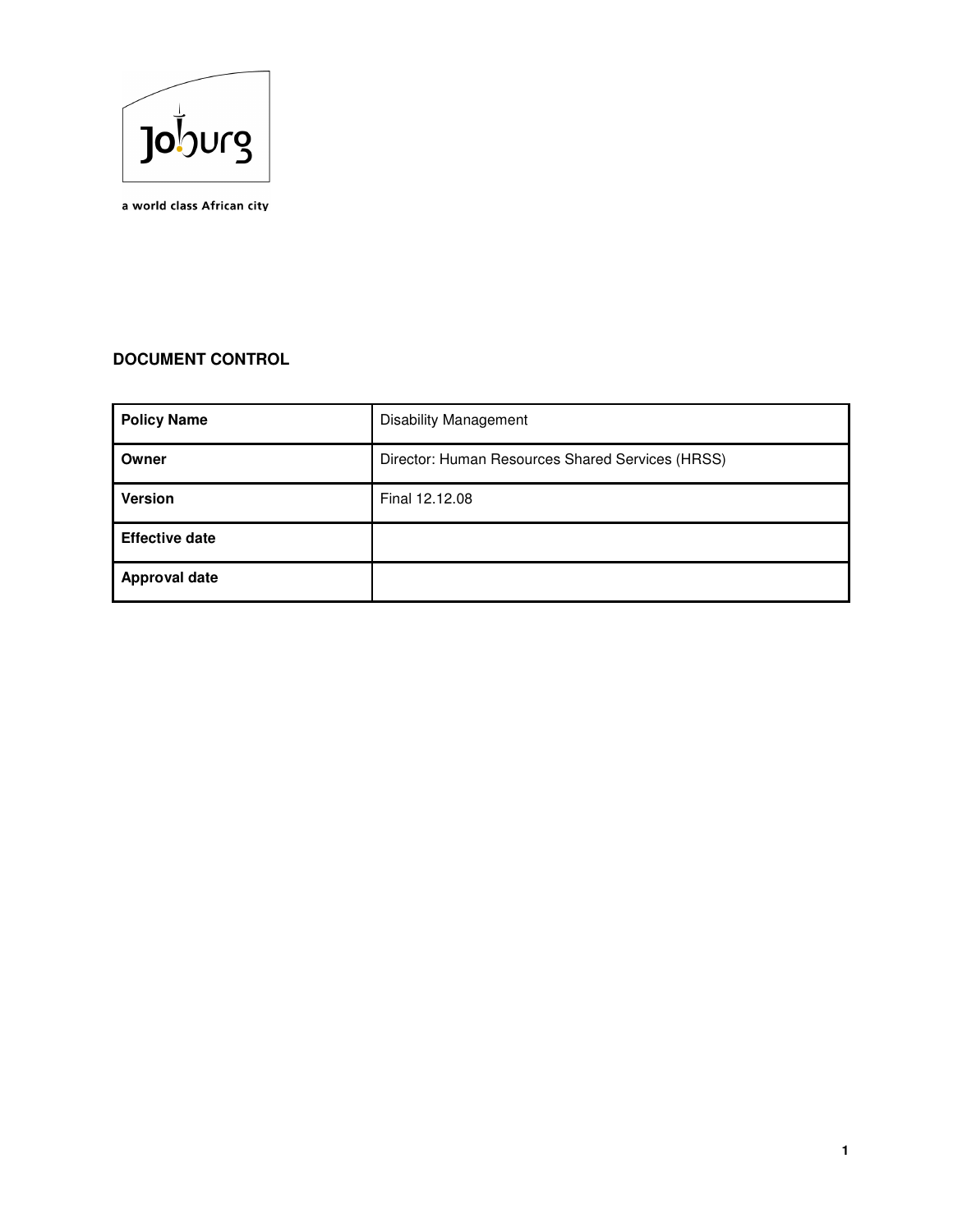# **TABLE OF CONTENTS**

**1. INTRODUCTION** 

| 2. THE DEFINITION OF TERMS                                       | 3       |
|------------------------------------------------------------------|---------|
| 3. THE INTERPRETATION AND APPLICATION OF THE POLICY              | 3       |
| 4. THE RATIONALE AND OBJECTIVES                                  | $3 - 4$ |
| 5. THE SCOPE OF APPLICATION                                      | 4       |
| 6. THE ROLES AND RESPONSIBILITIES (THE ACCOUNTABILITY FRAMEWORK) | $4 - 5$ |
| 7. THE POLICY AREAS                                              | $5 - 9$ |
| 8. THE APPROVAL                                                  | 9       |
| 9. THE AMENDMENTS                                                | 9       |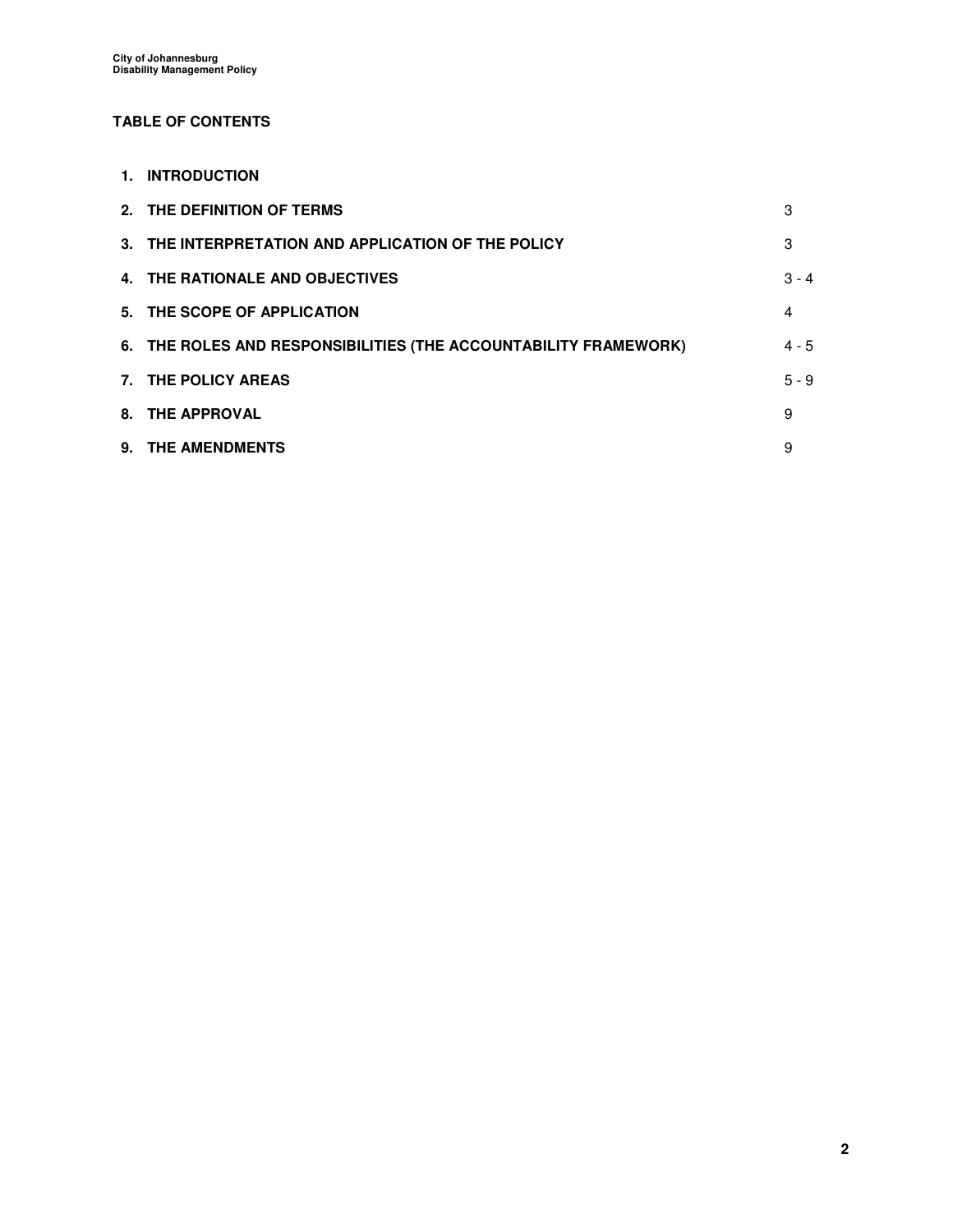# **1. INTRODUCTION**

- 1.1 The **Disability Management Policy** presents the City of Johannesburg's (CoJs) commitment towards implementing the objectives of the Employment Equity Act (EEA) No 55 of 1998 and the Employment Equity Act Code of Good Practice on the Employment of People with Disabilities
- 1.2 The Policy aims to assist the CoJ with guidelines on management of disability at workplaces of the CoJ

#### **Term Definition Black people** Refers to definition as defined in the EEA **Designated employer** Shall mean the City of Johannesburg (CoJ) **Designated group** Refers to definition as defined in the EEA **Department** Shall mean a Department headed by an Executive Director reporting directly to the City Manager **Directorate Shall mean a Unit headed by a Director reporting to the Executive** Director of a Directorate **Reasonable accommodation of people with disability** Means any modification or adjustment to a job or to the working environment that will enable a person with disability to have access to or participate or to advance in employment **Suitably qualified person** Means someone who has the ability to do the job based on any one, or a combination of that person's formal qualifications, prior learning, relevant experience or who has the capacity to acquire, within a reasonable time, the ability to do the job. Someone who either has all the necessary skills and competencies determined by the CoJ as the minimum requirements for a position, or the person is able to acquire them within a reasonable period **People with disabilities (disabled persons)**  means people who have a long-term or recurring physical or mental impairment which substantially limits their prospects of entry into, or advancement in, employment

# **2. THE DEFINITION OF TERMS**

# **3. THE INTERPRETATION AND APPLICATION OF DISABILITY MANAGEMENT POLICY**

3.1 Any dispute arising from the interpretation and application of this policy will be handled and resolved through the delegations and discretion of the Director: Human Resources Shared Services (HRSS)

# **4. THE RATIONALE AND OBJECTIVES OF DISABILITY MANAGEMENT POLICY**

The rationale and purpose of the Policy is to:

- 4.1 provide guidance on the management of matters concerning disability management in the CoJ pertaining to:
	- 4.1.1 recruitment of disabled people
	- 4.1.2 sensitizing managers about "reasonable accommodation" for people with disability
	- 4.1.3 reasonable accommodation relating to provision of supporting mechanisms/resources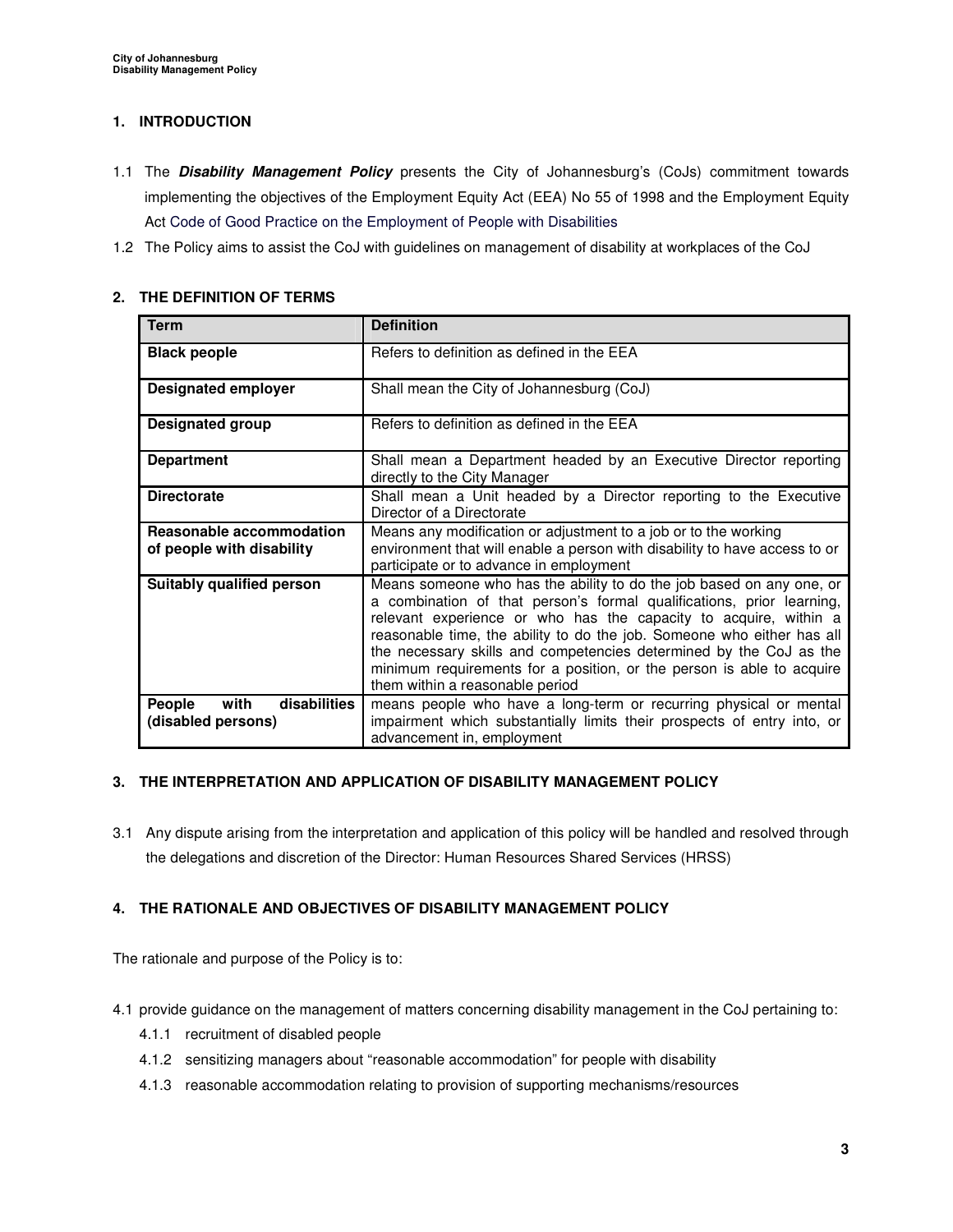- 4.2 manage advancement and integration of people with disability to the operations of the CoJ
- 4.3 eliminate unfair discrimination against people with disabilities at workplaces within the CoJ
- 4.4 facilitate removal of barriers for people with disabilities
- 4.5 promote the CoJ's intention to introduce interventions targeted at the development of people with disabilities
- 4.6 foster diversity within the CoJ and ensure equitable representation of people with disability at every organisational level in all CoJ workplaces, to reflect the economically active populations of the Gauteng Region
- 4.7 eliminate unfair discrimination and harassment among employees
- 4.8 commit the CoJ to accelerated implementation of employment equity national objectives pronounced and articulated by the Commission for Employment Equity (CEE)
- 4.9 commit the CoJ to the achievement of the Skills Development Act, No 97 of 1998 and its support to the broader goals of government to halve unemployment and poverty, and reducing inequality by 2014

### **5 THE SCOPE OF APPLICATION**

5.1 The Policy applies to City of Johannesburg Metropolitan Municipality administration and all its employees

### **6 THE ROLES AND RESPONSIBILITIES (THE ACCOUNTABILITY FRAMEWORK)**

- 6.1 The Mayoral Committee (Mayco) approves the HR Policies
- 6.2 The *Executive Management Team (EMT)* engages on the HR policies and recommends the approval of the HR policies by Mayco
- 6.3 The City Manager is accountable as an Accounting Officer and oversees the development, implementation and maintenance of policies, procedures, processes and system, including those in HR
- 6.4 The Executive Director: Corporate and Shared Services is responsible for ensuring the HR Policies comply with the Council resolutions of City of Johannesburg, as well as applicable legislation, and in conjunction with the conditions of service and relevant bargaining council agreement
- 6.5 Other Executive Director's are accountable for ensuring strict adherence to prescriptions of HR policies within their Depts, as well contribute to the development, review and evaluation of impact of HR policies
- 6.6 The Director: Human Resources Shared Services (HRSS) is responsible for the overall policy implementation, management, monitoring and review, as well as ensuring that the HR Policies comply with the Council resolutions, applicable legislation, conditions of service and relevant bargaining council agreements
- 6.7 The nominated Deputy Director in HRSS with responsibility of HR policies is responsible for ensuring that the Policy is reviewed on ongoing-basis
- 6.8 Other Deputy Directors [Business Process Owners (BPO)] in HRSS are responsible for researching, recommending the development, maintenance, review and evaluation of their policies dealing with their respective areas and processes in the CoJ, as well as monitoring the implementation of the Policy within the requirements
- 6.9 The Field HR and HR Transactions are responsible for ensuring the adherence and compliance to the approved HR policies, as well as providing advise on HR policies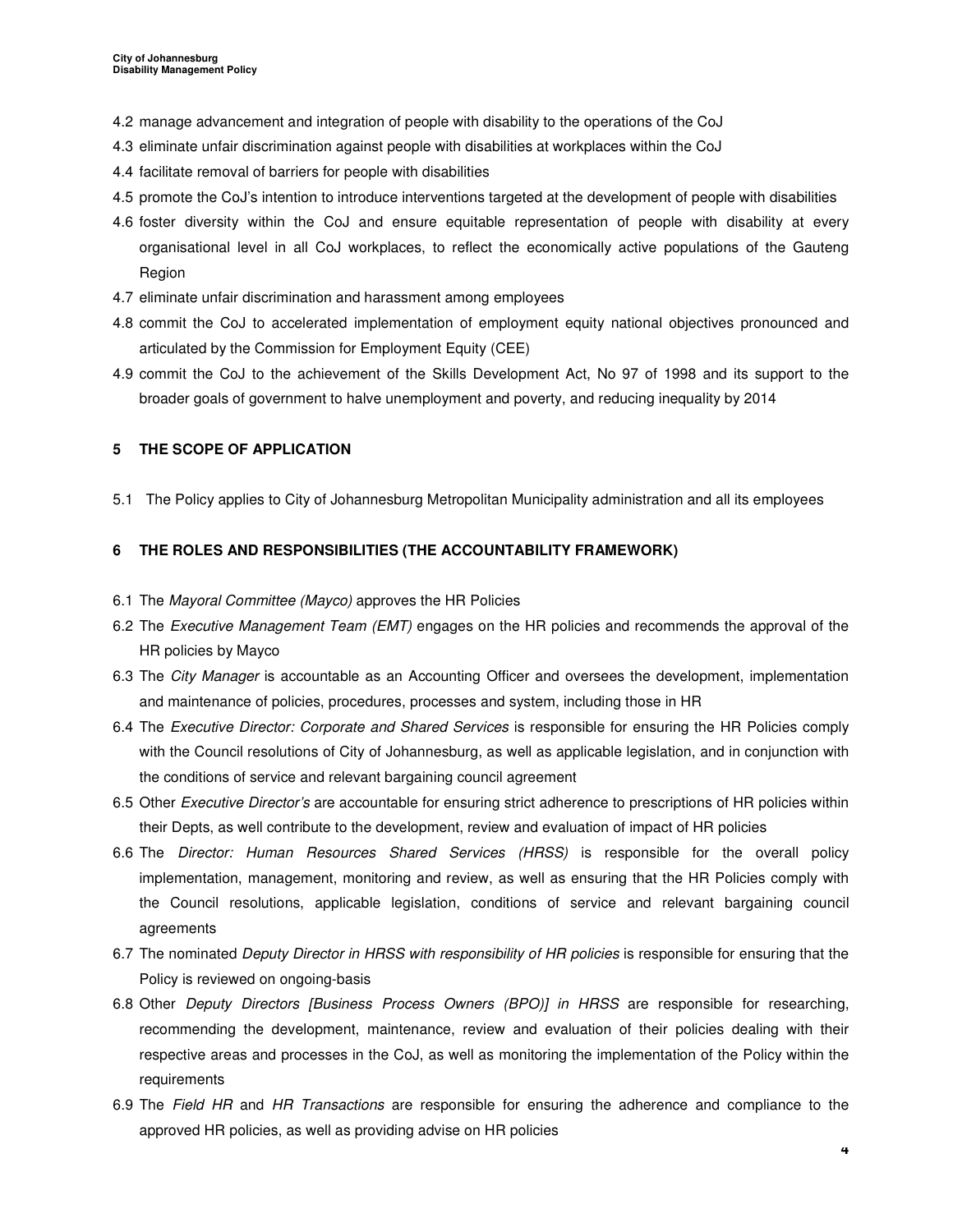- 6.10 The Line Manager is responsible for implementation of and adherence to the approved HR policies
- 6.11 The Organised Labour (Unions) are responsible for playing an oversight role on management, implementation and compliance/adherence to approved HR policies, as well as contribute to the evaluation of impact of HR policies and their review
- 6.12 All Staff are responsible for complying/adhering to the approved HR Policies

# **7 THE POLICY AREAS**

This section outlines the policy provisions on the disability management in the CoJ.

# 7.1 **THE PRINCIPLES**

- 7.1.1 Employees with disability shall enjoy the same rights and privileges as all other employees in the City
- 7.1.2 Employees with disability shall be treated with respect and dignity
- 7.1.3 Reasonable accommodation of people with disability shall be enforced at all times
- 7.1.4 Cases of unfair discrimination against people with disability shall be handled formally through CoJ's grievance and disciplinary processes and proceedings

# 7.2 **THE GENERAL PROVISIONS ON DISABILITY MANAGEMENT**

- 7.2.1 Having a disability does not release an employee from the obligations to meet the inherent requirements and perform the essential functions of the job. The essential functions are the basic job activities that an employee must be able to perform
- 7.2.2 CoJ is not required to hire, promote, employ or select persons with disabilities who are unable to do the essential functions of the job
- 7.2.3 CoJ is required to ensure that employees, job applicants, disabled visitors and members of the public have equal access to buildings, amenities and facilities
- 7.2.4 CoJ EE Plan sets out the affirmative action measures it intends to take to achieve employment equity in the workplace
- 7.2.5 Employees with disabilities are one of the designated groups that require special support under the EE Plan
- 7.2.6 The EE Plan sets out the strategies to be used to remove all barriers that prevent the employment and advancement of employees with disabilities, and CoJ will ensure that this plan becomes a reality in its workplace
- 7.2.7 CoJ will reasonably accommodate employees with disabilities with the aim of reducing the impact of the impairment of person's capacity to fulfill the essential functions of the job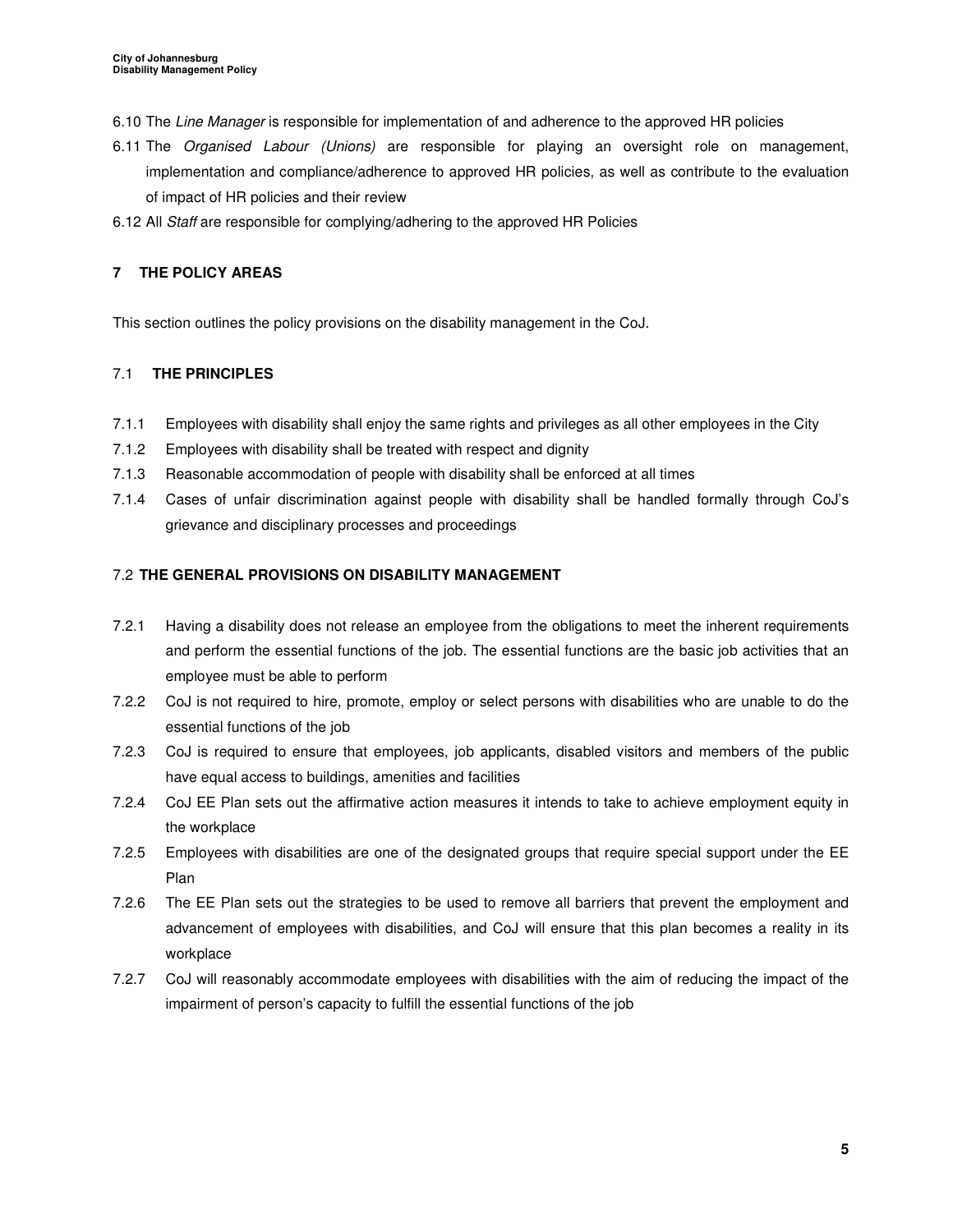- 7.2.8 Managers will discuss possibilities for reasonable accommodation with the affected employee, and will not impose a unilateral solution to the problem. Examples of reasonable accommodation includes amongst others:
	- 7.2.8.1 acquiring new equipment or support mechanisms/resources or modifying existing equipment
	- 7.2.8.2 modifying the infrastructure or facilities for the job
	- 7.2.8.3 flexible or modified work schedules
	- 7.2.8.4 reassignment to another vacant position
	- 7.2.8.5 adjusting or modifying skills and competency tests, training materials, policies or practices
	- 7.2.8.6 providing readers, interpreters, drivers or other forms of support
	- 7.2.8.7 job rotation
- 7.2.9 Disclosure of disability should be done in writing and submitted to HRSS

# 7.3 **THE CATEGORIES OF PEOPLE WITH DISABILITY**

## **7.3.1 THE DEFINITION OF PEOPLE WITH DISABILITY**

- 7.3.1.1 Section 1 of the EEA defines people with disabilities as "people who have a long-term or recurring physical or mental impairment which substantially limits their prospects of entry into, or advancement in, employment"
- 7.3.1.2 The Code of Good Practice on the Employment of People with Disabilities interprets this definition by explaining in each of the qualifying criteria underlined above in order to assist in making decisions about who qualifies under the Act (Code, Paragraph 5)

# **7.3.2 THE THREE (3) BASIC CRITERIA DEFINING DISABILITY**

The three (3) basic criteria in the EEA, as explained in the Code, must all be met if a person is to be covered under the EEA and the EEA provides the necessary guidelines to assist in the application of these concepts in practice.

### 7.3.2.1 First, a person must have an impairment

- a. An impairment may either be physical or mental or a combination of both
- b. A physical impairment means "a partial or total loss of a bodily function or part of the body. It includes sensory impairments such as being deaf, hearing impaired or visually impaired" (Code, paragraph 5)
- c. A mental impairment is a clinically recognised condition or illness that affects a person's thought processes, judgment or emotions. This includes conditions such as intellectual, emotional and learning disabilities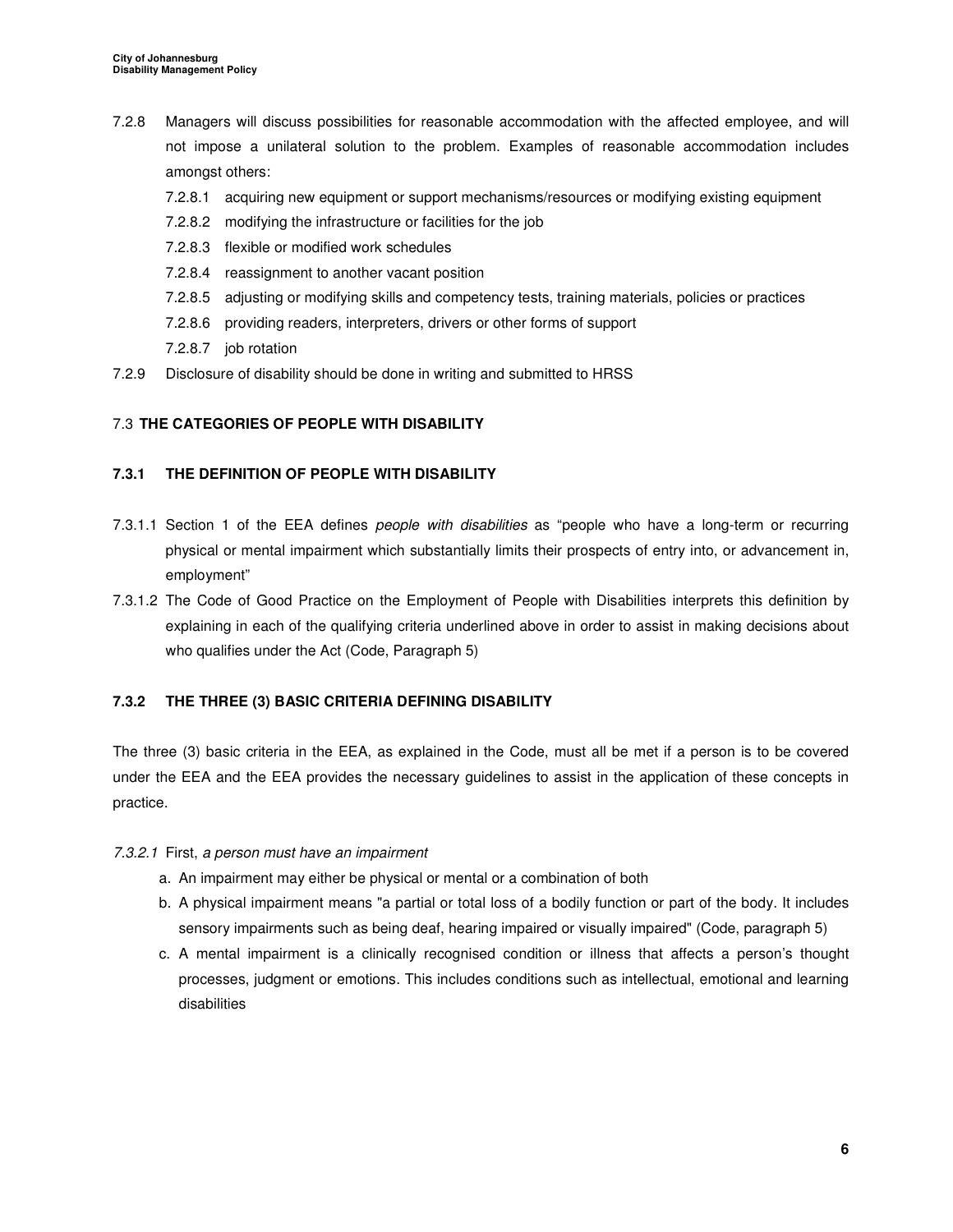### 7.3.2.2 Secondly, the impairment must also be long-term or recurring

- a. Long-term means the impairment has lasted or is likely to persist at least twelve (12) months
- b. Recurring means the impairment in one that is likely to happen again and to be substantially limiting. The condition can go away for a period of time and return again but it is never cured. It includes a constant chronic condition, even if its effects on a person fluctuate, such as some forms of multiple sclerosis
- c. Progressive conditions are those that are likely to develop or change or recur
- d. People living with progressive conditions or illnesses are considered as people with disabilities once the impairment starts to be substantially limiting
- e. Progressive or recurring conditions which have no overt symptoms or which do not substantially limit a person with no disabilities. For example, a person with cancer, tuberculosis or HIV would not be covered under the EEA until the symptoms are substantially limiting the person's ability to perform their job

## 7.3.2.3 Thirdly, the impairment must be substantially limiting

- a. Impairment is *substantially limiting* if its nature, duration or effects substantially limit a person's ability to perform essential functions of the job for which she/he is being considered
- b. If the effects of the impairment are not substantially limiting, even if they are physical and/or mental, are long-term or recurring, then the person is not covered under the EEA
- c. Qualified experts may be used to assist the employer to determine whether a particular impairment is substantially limiting or an applicant or employee may be able to provide information sufficient to document this
- d. Two (2) categories of impairments excluded are the following:
	- i. The first category are impairments, which are so easily controlled, corrected or lessened, that they have no limiting effects. For example, a person who wears spectacles or contact lenses does not have a disability unless even with spectacles or contact lenses the person's vision is substantially impaired. An assessment to determine whether the effects of impairment are substantially limiting, must consider if medical treatment or other devices would control or correct the impairment so that its adverse effects are prevented or removed.
	- ii. The second category refers to what are called public policy exclusions. This means that for reasons of public policy certain conditions, practices or impairments may not be considered disabilities. These include but are not limited to:
		- sexual behaviour disorders that are against public policy
		- self-imposed body adornments such as tattoos and body piercing
		- compulsive gambling, tendency to steal or light fires
		- disorders that affect a person's mental or physical state if they are caused by current use of illegal drugs or
		- alcohol, unless the affected person is participating in a recognised programme of treatment
		- normal deviations in height, weight and strength; and conventional physical and mental characteristics and
		- common personality traits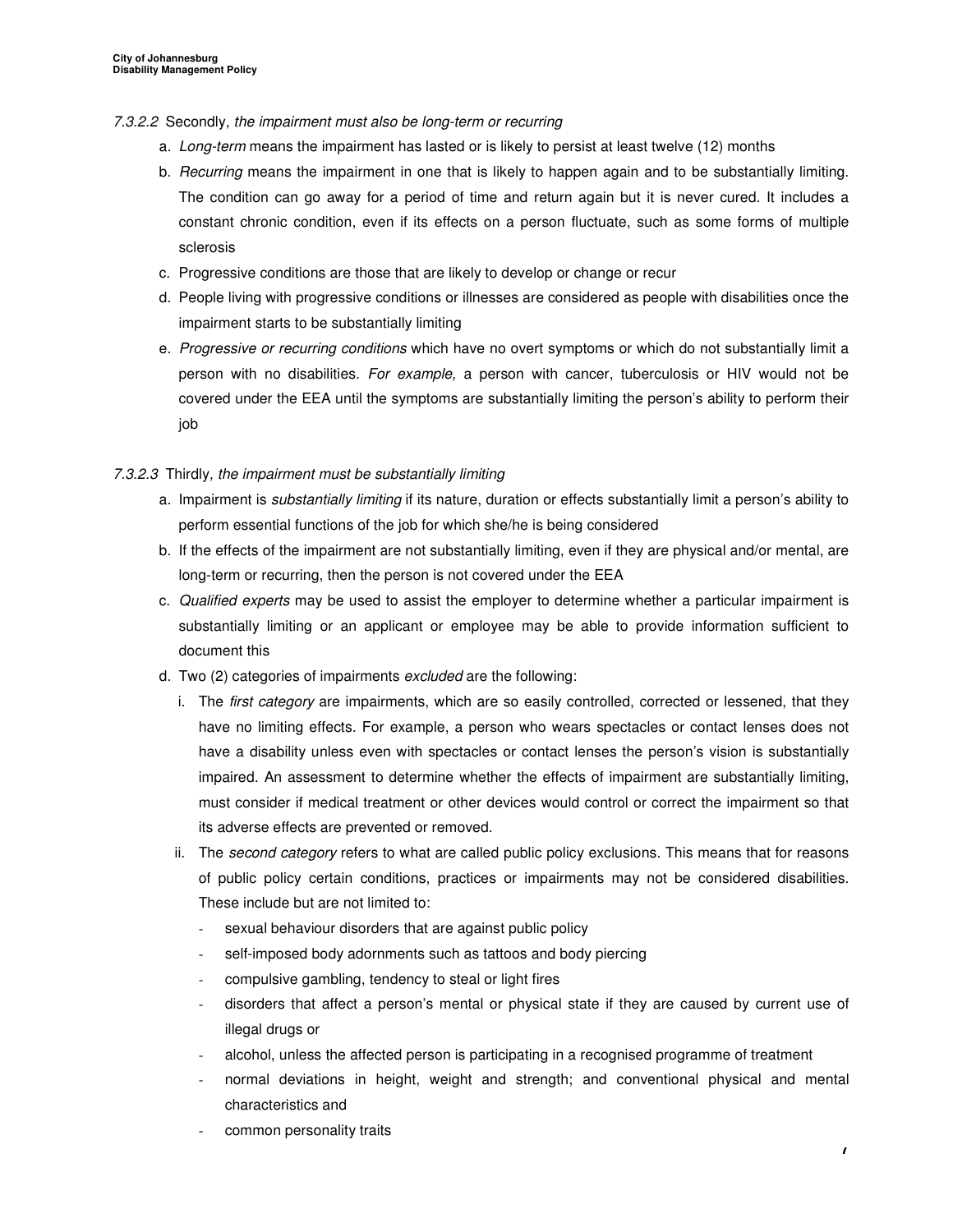## 7.4 **THE DISABILITY MANAGEMENT IN RECRUITMENT, SELECTION AND APPOINTMENT**

- 7.4.1 The Talent Acquisition Policy will reflect the key issues relating to recruitment, selection and appointment processes outlined in the EEA, approved EE Plan and Policy, Codes of Good Practice on Employees With Disability, and any other regulations emanating from the EEA
- 7.4.2 CoJ shall take steps to promote equal opportunity in the workplace by eliminating unfair discrimination in the talent acquisition practices and the Talent Acquisition Policy Policy or practices
- 7.4.3 CoJ will not discriminate either directly or indirectly, against persons with disabilities:
	- 7.4.3.1 in the recruitment and selection process
	- 7.4.3.2 in the terms on which employment is offered
	- 7.4.3.3 by refusing to offer, or deliberately not offering, employment
	- 7.4.3.4 in the opportunities which are offered to an employee for promotion, transfer, training or the receipt of any other benefit
	- 7.4.3.5 by dismissing the person with disability without following the proper procedures, or subjecting him/her to any other disadvantage in the workplace
	- 7.4.3.6 by medical testing of some employees and not others without justification
	- 7.4.3.7 by refusing to reasonably accommodate the person with a disability in the workplace
- 7.4.4 Preference in the recruitment and selection process will prioritise *suitably qualified candidates* who are members of *designated groups* as defined in Section 1 of the EEA (i.e. black people, women, and people with disabilities
- 7.4.5 CoJ will only accept psychometric assessments, physical testing and medical examination if the instrument(s) used have been scientifically shown to be valid, fair, reliable applicable and has been standardised to the South African situation
- 7.4.6 Any tests used should prove to be applied fairly to all candidates and not biased against any employee or group. The requirements of section 8 of EEA shall be adhered to

# 7.5 **THE DISABILITY MANAGEMENT IN TRAINING AND DEVELOPMENT**

- 7.5.1 The Training and Development Policy will reflect the key issues relating to staff development processes
- 7.5.2 Learning and development will assist with the achievement of disability management targets through awareness raising to ensure that CoJ staff know how to respond to issues on people with disability
- 7.5.3 Training and development should prioritise the advancement of employees with disability in order to prepare them to occupy influential positions as and when such vacancies arise
- 7.5.4 When person with disability has been appointed as a result of their prior learning and or experience without the necessary qualifications, it is expected that the incumbent would be provided with the necessary developmental processes/opportunities in order to acquire the qualification required
- 7.5.5 If a person with disability is appointed as a result of their formal qualifications and lack of experience, their development must be supported through the necessary developmental processes/opportunities to be enabled to perform their duties